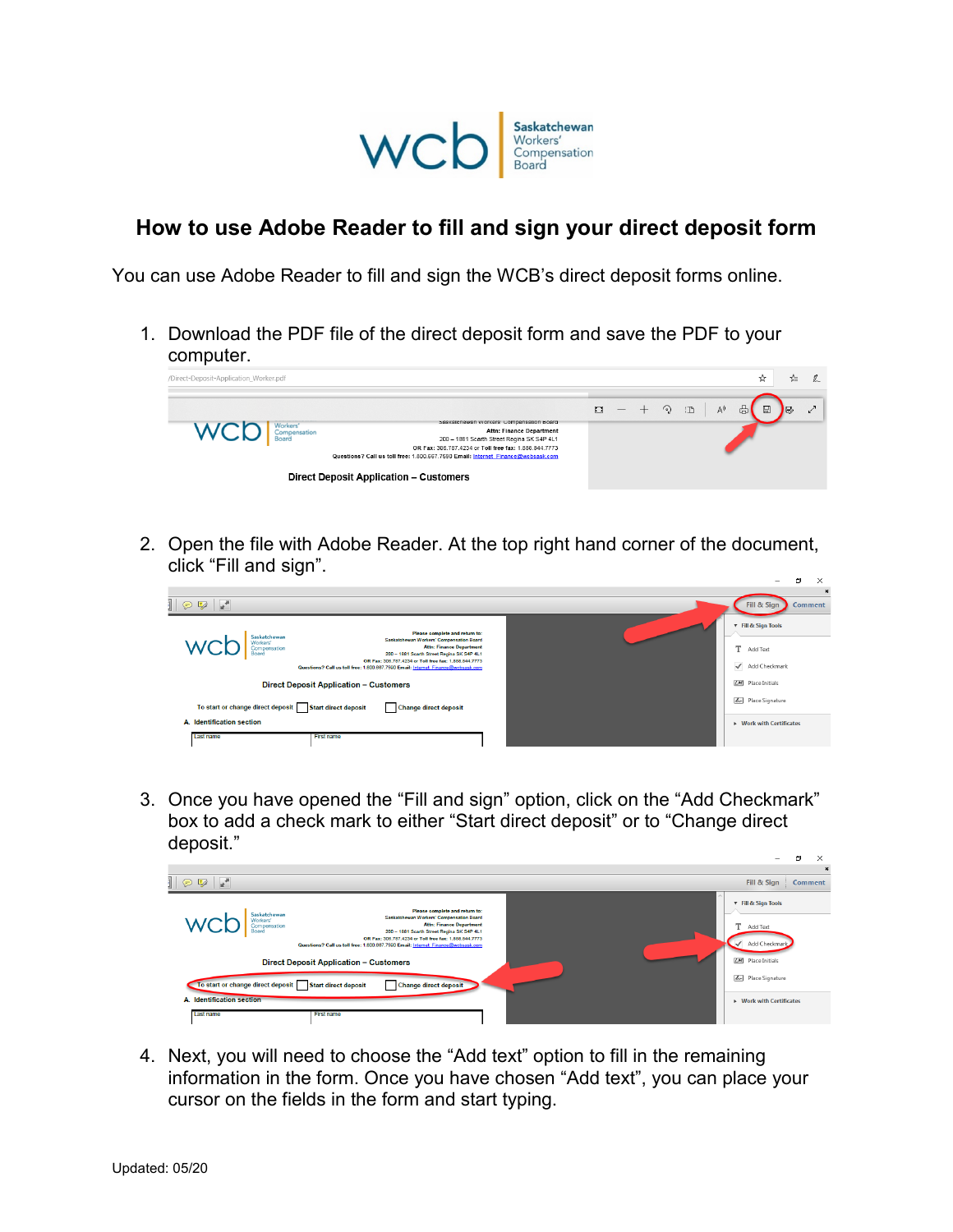| :t-Deposit-Application Worker.pdf - Adobe Reader<br>fit View Window Help                                                                                       |                                                                                                                                                                                                                                                        |                                                                                                                                |                                                                                                                                                                                                                                                                                                                                                                                              |  | -                                                                                                                                     | $\sigma$<br>$\times$ |
|----------------------------------------------------------------------------------------------------------------------------------------------------------------|--------------------------------------------------------------------------------------------------------------------------------------------------------------------------------------------------------------------------------------------------------|--------------------------------------------------------------------------------------------------------------------------------|----------------------------------------------------------------------------------------------------------------------------------------------------------------------------------------------------------------------------------------------------------------------------------------------------------------------------------------------------------------------------------------------|--|---------------------------------------------------------------------------------------------------------------------------------------|----------------------|
|                                                                                                                                                                |                                                                                                                                                                                                                                                        |                                                                                                                                |                                                                                                                                                                                                                                                                                                                                                                                              |  | Fill & Sign   Comment                                                                                                                 |                      |
| <b>Add Text</b><br>T Add Text<br>$\mathbb{T}:\mathbb{T}^{\times}\to\mathbb{R}^{\times}\to\mathbb{R}^{\times}\to\mathbb{R}^{\times}$ Helvetica<br>e de la provi | $~\vee$ 12<br>Saskatchewan<br>Workers'<br>WC<br>Compensation<br>Board<br>To start or change direct deposit V Start direct deposit<br>A. Identification section<br>Last name<br>Worksafe<br><b>Address</b><br>200-1881 Scarth St.<br>Regina, SK S4P 4L1 | <b>Direct Deposit Application - Customers</b><br>First name<br><b>Bob</b><br>Claim number<br><b>XXXXXXXXX</b><br>Email address | Please complete and return to:<br>Saskatchewan Workers' Compensation Board<br><b>Attn: Finance Department</b><br>200 - 1881 Searth Street Regina SK S4P 4L1<br>OR Fax: 300.787.4234 or Toll free fax: 1.888.844.7773<br>Questions? Call us toll free: 1.800.667.7590 Email: Internet Finance@wcbsask.com<br><b>Change direct deposit</b><br>Phone number (include area code)<br>306-787-4370 |  | <b>T</b> Fill & Sign Tools<br>Add Text<br>Add Checkmark<br>ZM Place Initials<br><b>Z.</b> Place Signature<br>> Work with Certificates |                      |
|                                                                                                                                                                |                                                                                                                                                                                                                                                        |                                                                                                                                |                                                                                                                                                                                                                                                                                                                                                                                              |  |                                                                                                                                       |                      |

To complete the form, you will next click on the "Place Signature" option to sign the form. Once you click on the "Place Signature" option, a dialogue box will appear with five options. Choose the "Type my signature" option. Then a box will appear.

| Board                                                                                                                                                                                         | Please complete and return to:<br>Saskatchewan<br>Saskatchewan Workers' Compensation Board<br>Workers'<br><b>Attn: Finance Department</b><br>Compensation<br>200 - 1881 Scarth Street Regina SK S4P 4L1<br>OR Fax: 306.787.4234 or Toll free fax: 1.888.844.7773<br>Questions? Call us toll free: 1.800.667.7590 Email: Internet Finance@wcbsask.com                                                                               | <b>v</b> Fill & Sign Tools<br>T.<br>Add Text<br>Add Checkmark |
|-----------------------------------------------------------------------------------------------------------------------------------------------------------------------------------------------|------------------------------------------------------------------------------------------------------------------------------------------------------------------------------------------------------------------------------------------------------------------------------------------------------------------------------------------------------------------------------------------------------------------------------------|---------------------------------------------------------------|
|                                                                                                                                                                                               | <b>Direct Deposit Application - Customers</b><br>×.<br><b>Place Signature</b>                                                                                                                                                                                                                                                                                                                                                      | LM Place Initials                                             |
| To start or change di<br>A. Identification sectio <a> Type my signature<br/>Last name<br/>Worksafe<br/><b>Address</b><br/>200-1881 Sca<br/>Regina, SK<br/><b>B.</b> Direct deposit inform</a> | How would you like to create your at ature?<br>$\bullet$<br>Use a webcam (New!)<br>$\bigcirc$ Draw my signature<br>◯ Use an image<br>(a) Use a certificate<br>To continue, click Next, and then click on the digital signature field you would like to sign, or<br>draw where you would like the signature to appear. Once you finish dragging out the desired<br>area, you will be taken to the next step of the signing process. | Zu Place Signature<br>$\triangleright$ Work with Certificates |

5. Type your name into the box and click "Accept".

| <b>Place Signature</b>                                                                                 | × |
|--------------------------------------------------------------------------------------------------------|---|
| ⋒<br>How would you like to create your signature?<br><b>Type my signature</b><br>◯ Use a webcam (New!) |   |
| O Draw my signature                                                                                    |   |
| O Use an image<br>Use Securitore                                                                       |   |
| <b>Enter Your Name:</b><br><b>WorkSafe Bob</b>                                                         |   |
| <b>Review Your Signature:</b>                                                                          |   |
|                                                                                                        |   |
|                                                                                                        |   |
| WorkSafe Bob                                                                                           |   |
|                                                                                                        |   |
|                                                                                                        |   |
|                                                                                                        |   |
| <b>Change Signature Style</b><br>(Style 1 of 4)                                                        |   |
| Cancel<br>Accept                                                                                       |   |
|                                                                                                        |   |

6. Click on the signature field to place your signature on the form.